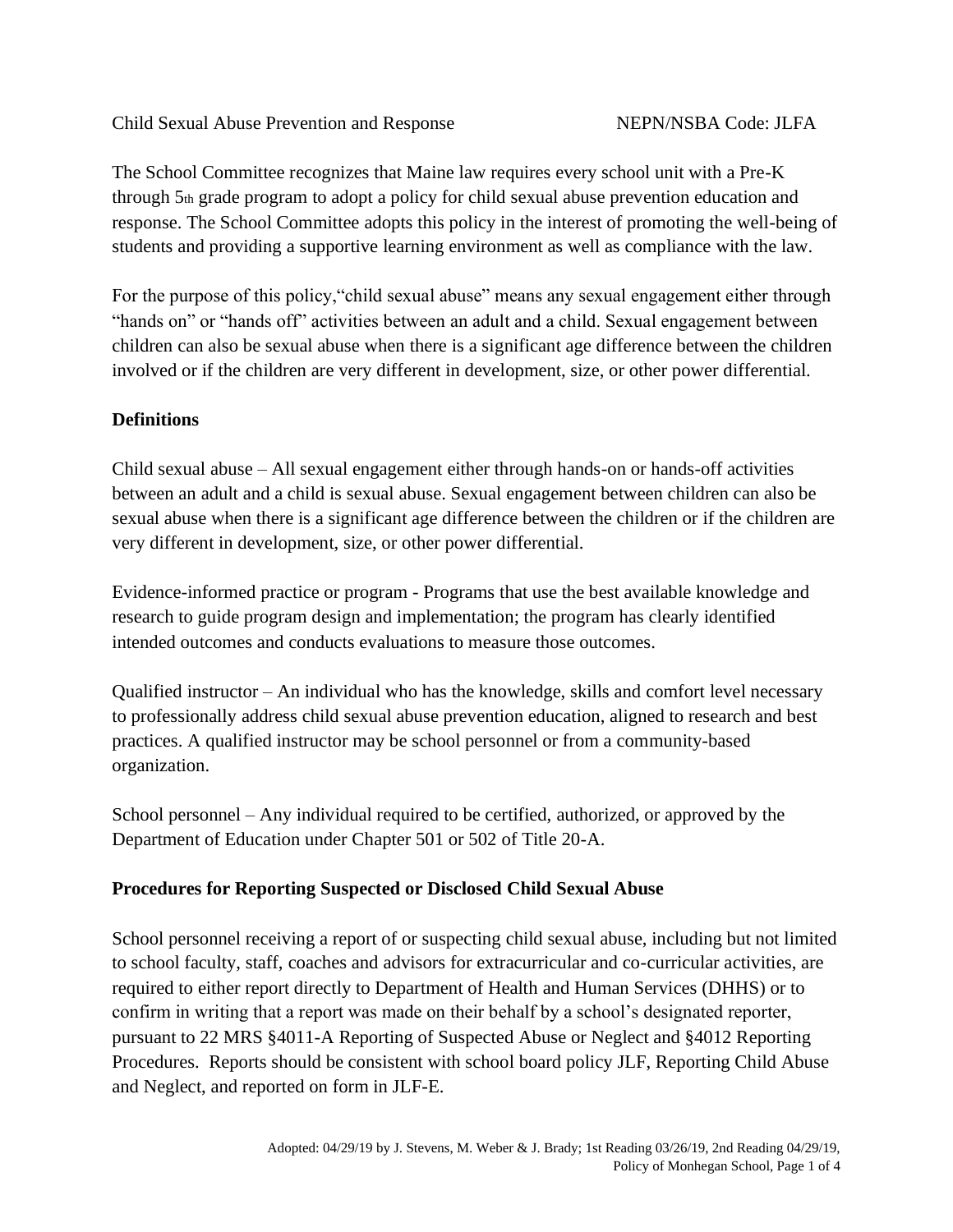School volunteers who are aware of incidents or suspect child sexual abuse must report to school personnel designated in the Monhegan Plantation School Department policy or directly to DHHS as noted above.

Any individuals associated with the school who are not mandated reporters, but who know of or suspect child sexual abuse are encouraged to make a report directly to DHHS.

Individuals suspecting or knowing of child sexual abuse should not ask additional questions or engage in interviewing techniques with the child, and should limit written documentation to the information required by 22 MRS §4012. Training for unbiased documentation methods is recommended.

Acts of reprisal or retaliation against any person who reports an incident of child sexual abuse are prohibited.

# **Child Sexual Abuse Awareness and Prevention Education for School Personnel**

Child sexual abuse awareness and prevention education for all Monhegan Plantation School Department personnel shall be:

- 1. Required for all school personnel;
- 2. Delivered by a qualified instructor(s);
- 3. A minimum of one hour;
- 4. Evidence-informed; Maine Department of Education Model Policy for Child Sexual
- Abuse Prevention and Response Revised 2/7/2018
- 5. Completed within 6 months of hire; and
- 6. Updated every four years pursuant to 22 MRS §4011-A, sub-§9.

The training will:

- 1. Increase awareness of developmentally appropriate and inappropriate sexual behaviors in children, and
- 2. Increase ability to identify indicators of sexual abuse, including physical and psychosocial indicators on a spectrum (including lower to higher probability);
- 3. Increase ability to effectively respond to sexual behavior or disclosures or suspicions of child sexual abuse; and
- 4. Include contact info for the local resource center:
- Sexual Assault Support Services of Midcoast Maine

at<https://www.sassmm.org/> or call or text 1-800-871-7741

Training should also address confidentiality/disclosure concerns (beyond the mandated reporting).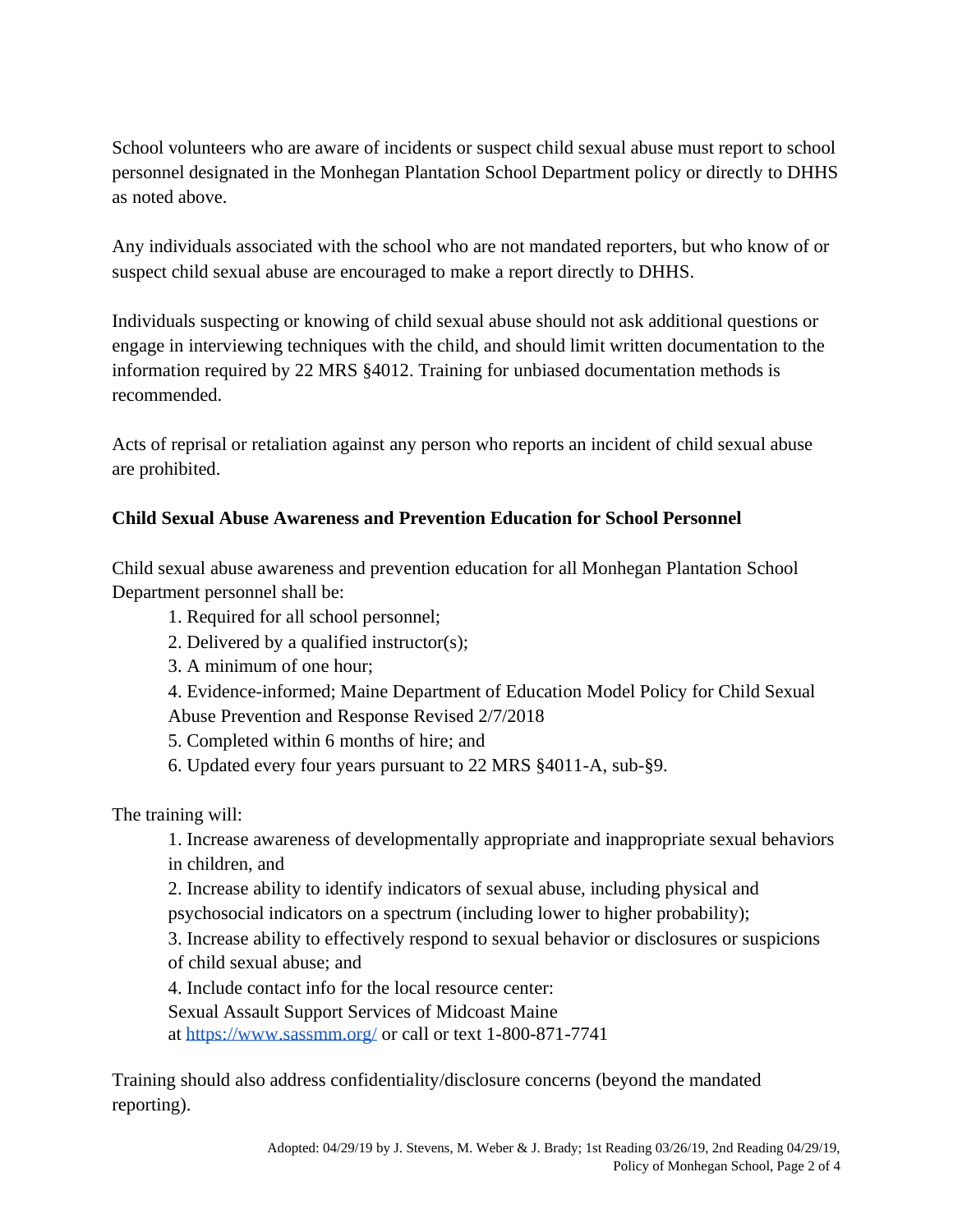## **Child Sexual Abuse Prevention Education Pre-K through Grade 5 Curriculum Programs**

The school unit will provide child sexual abuse prevention programming to its Pre-K through grade 5 students. Such instruction will be aligned with the health education standards of Maine's system of Learning Results for this grade span, and incorporated into the written school health education curriculum.

Programming of appropriate scope and sequence will be delivered by qualified instructors, who may be from a local or regional agency/organization with experience and expertise in sexual assault and child sexual abuse by a school unit employee deemed competent by the Superintendent/designee to deliver such instruction. If the instructor is a school unit employee, the School Committee anticipates that this will be a person with the knowledge, skills, sensitivity and "comfort level" necessary to deliver the curriculum in the classroom setting, i.e., school nurse, school social worker, guidance counselor, or teacher with experience in health education. Any instructor who is a school employee is expected to take full advantage of the evidenceinformed educational resources available on websites hosted by the Maine Dept. of Education (DOE) and/or Maine Coalition Against Sexual Assault (MECASA). Any instructor who is a school employee should be familiar with the local community-based agencies/organizations that provide assistance or services to children and families that are experiencing or have experienced sexual assault or child sexual abuse.

It is the intent that the curriculum, as delivered in the classroom, will:

- Include age-appropriate education regarding physical and personal boundaries; including biologically accurate body terminology;
- Help children identify unsafe or uncomfortable situations including a range of feelings, touches, or violations of physical boundaries;
- Help children identify safe adults with whom they can talk about unsafe or uncomfortable situations; and
- Help children identify and develop skills to support a friend who may be experiencing safe or uncomfortable situations.

### **Resources and Services**

Service providers related to local and statewide child sexual abuse and sexual assault can be found at:

1. The Maine Department of Health and Human Services;